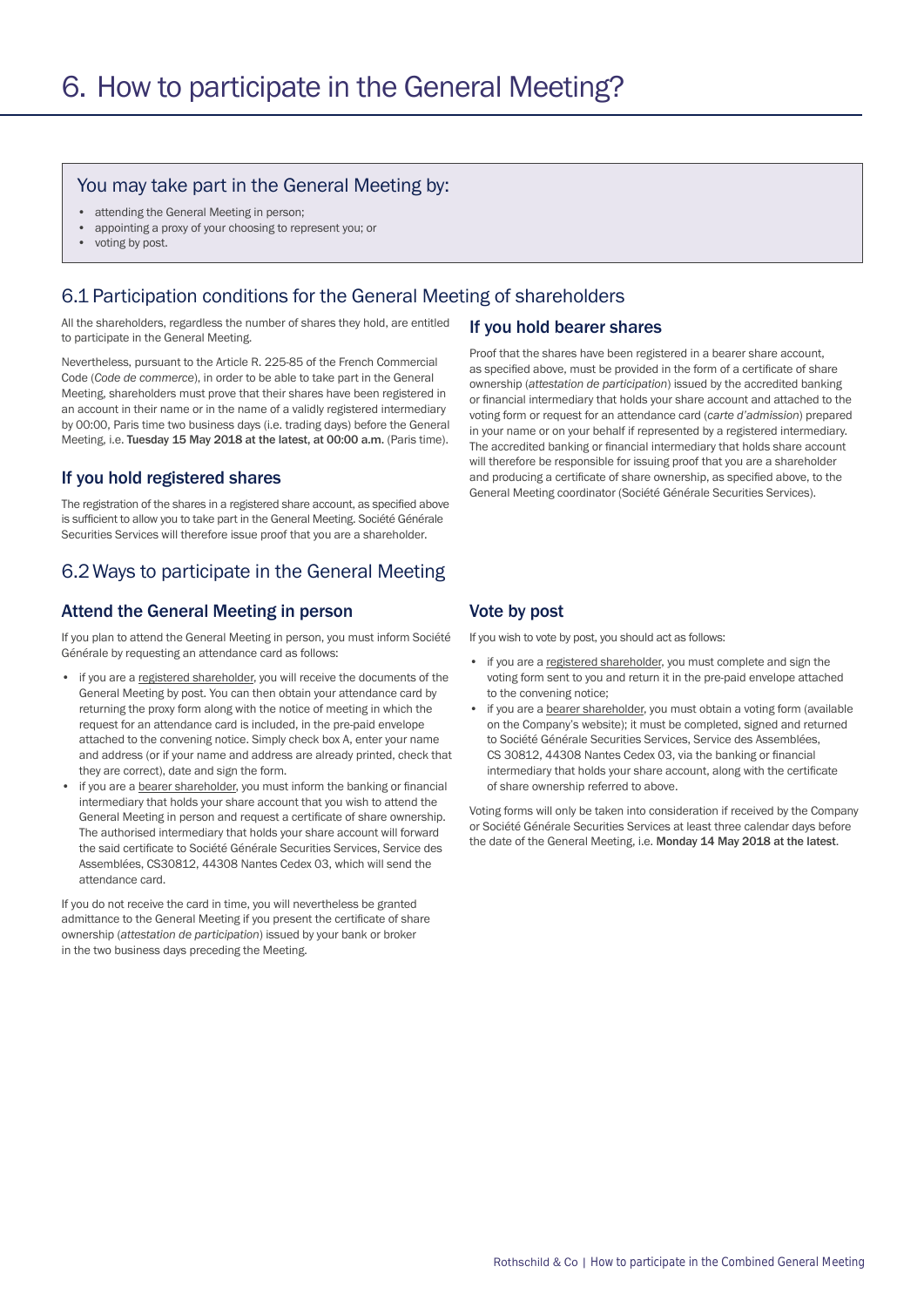### Vote by proxy

If you wish to vote by proxy, you may give a proxy form to:

- another shareholder, a spouse or civil partner or any other natural or legal person of your choosing; or
- the Chairman of the General Meeting; in this case, the Chairman will exercise the voting rights attached to your shares by voting 'for' all resolutions presented or approved by the Managing Partner and 'against' all other resolutions.

You may appoint a proxy as follows:

- if you are a registered shareholder, you must complete and sign the voting form sent to you and return it in the pre-paid envelope attached to the convening notice;
- if you are a bearer shareholder, you must obtain a voting form. You must complete and sign the voting form and return it to Société Générale Securities Services, Service des Assemblées, CS 30812, 44308 Nantes Cedex 03, via the banking or financial intermediary that holds your share account, along with the certificate of share ownership referred to above.

Voting forms will only be taken into consideration if received by the Company or Société Générale Securities Services at least three calendar days before the date of the General Meeting, i.e. Monday 14 May 2017 at the latest.

In accordance with Article R. 225-79 of the French Commercial Code *(Code de commerce),* if you wish to appoint a proxy, you may also give notice of the appointment or revocation of a proxy electronically, as specified below:

- if you are a registered shareholder, you must send an email containing an electronic signature obtained from an accredited certification body in accordance with applicable law and regulations, to marie-laure.becquart@rothschild.com. You must indicate your first name, surname and address, your Société Générale customer ID (where your shares are administered by the issuing company) or your customer ID with your accredited banking or financial intermediary (where your shares are administered by a third party) as well as the first name, surname and address of the proxy appointed or revoked;
- if you are a bearer shareholder, you must send an email containing an electronic signature obtained from an accredited certification body in accordance with applicable law and regulations, to marie-laure.becquart@rothschild.com. You must indicate your first name, surname and address, your full bank account details as well as the first name, surname and address of the proxy appointed or revoked, and ask the banking or financial intermediary that holds your share account to send written confirmation of the appointment or revocation of the proxy to Société Générale Securities Services.

Appointments and revocations of proxies made by email will only be taken into consideration if received and confirmed (where applicable) by the banking or financial intermediary account holder the day before the General Meeting, i.e. on Wednesday 16 May 2018, at 3:00 p.m. (Paris time).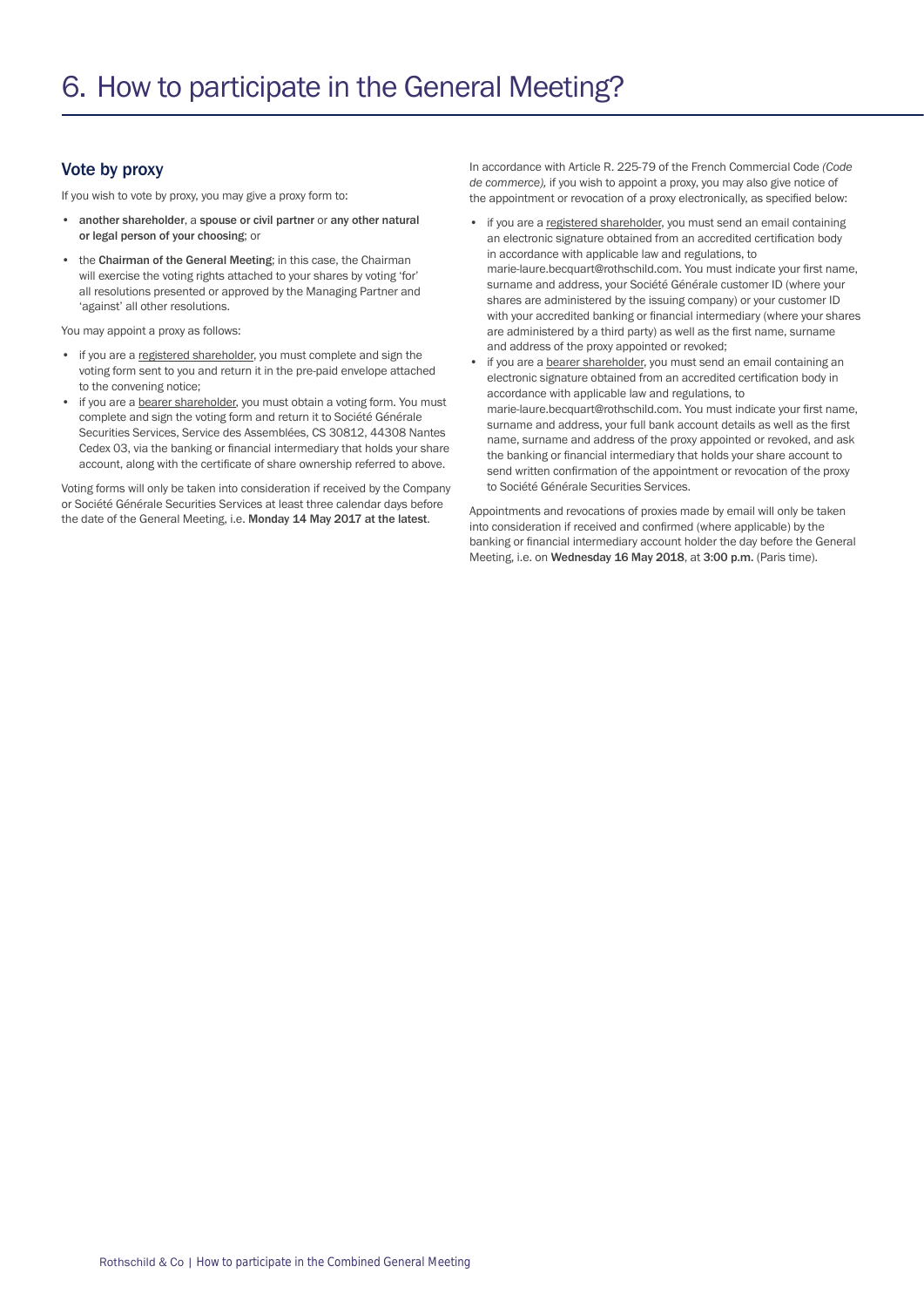## 6.3Voting form

# 6.3.1 How to fill in the voting form?



If you have requested an attendance card or a certificate of share ownership, voted by post or appointed a proxy, you may not choose to take part in the General Meeting in a different manner.

Moreover, in accordance with the applicable regulations, you may not return a form both appointing a proxy and casting a postal vote.